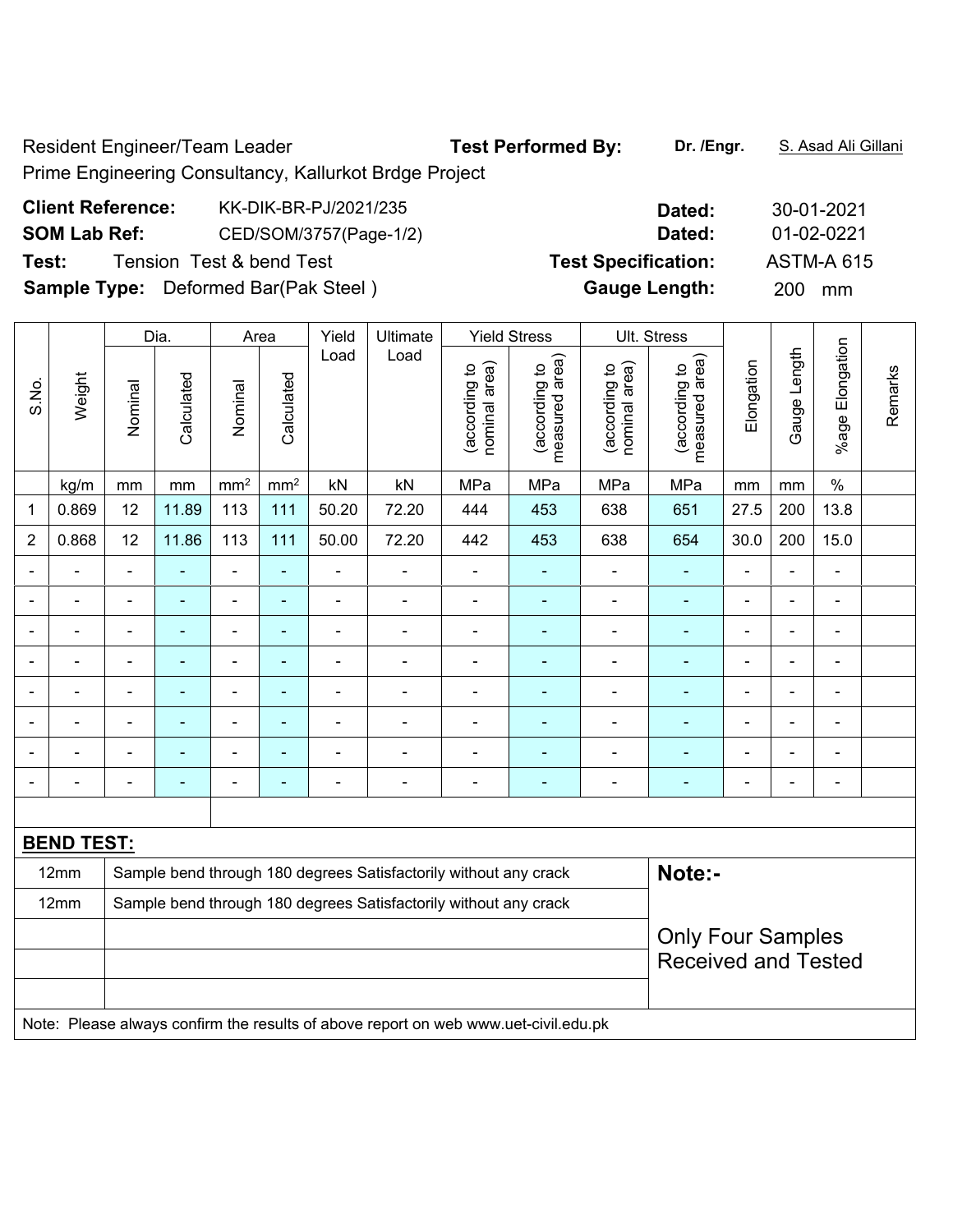Resident Engineer/Team Leader **Test Performed By:** Dr. /Engr. **S. Asad Ali Gillani** Prime Engineering Consultancy, Kallurkot Brdge Project

| <b>Client Reference:</b> | KK-DIK-BR-PJ/2021/236                       | Dated:                     | 30-01-2021        |
|--------------------------|---------------------------------------------|----------------------------|-------------------|
| <b>SOM Lab Ref:</b>      | CED/SOM/3757(Page-2/2)                      | Dated:                     | 01-02-0221        |
| Test:                    | Tension Test & bend Test                    | <b>Test Specification:</b> | <b>ASTM-A 615</b> |
|                          | <b>Sample Type:</b> Deformed Bar(Pak Steel) | <b>Gauge Length:</b>       | <b>200</b><br>mm  |

|                          |                   |                          | Dia.                     |                              | Area                     | Yield                                                            | Ultimate                                                         |                                | <b>Yield Stress</b>             |                                | <b>Ult. Stress</b>              |                              |                          |                              |         |
|--------------------------|-------------------|--------------------------|--------------------------|------------------------------|--------------------------|------------------------------------------------------------------|------------------------------------------------------------------|--------------------------------|---------------------------------|--------------------------------|---------------------------------|------------------------------|--------------------------|------------------------------|---------|
| S.No.                    | Weight            | Nominal                  | Calculated               | Nominal                      | Calculated               | Load                                                             | Load                                                             | nominal area)<br>(according to | (according to<br>measured area) | (according to<br>nominal area) | (according to<br>measured area) | Elongation                   | Gauge Length             | %age Elongation              | Remarks |
|                          | kg/m              | mm                       | mm                       | mm <sup>2</sup>              | $\text{mm}^2$            | kN                                                               | kN                                                               | MPa                            | MPa                             | MPa                            | MPa                             | mm                           | mm                       | $\frac{0}{0}$                |         |
| 1                        | 0.874             | 12                       | 11.89                    | 113                          | 111                      | 50.50                                                            | 72.70                                                            | 447                            | 455                             | 643                            | 655                             | 30.0                         | 200                      | 15.0                         |         |
| $\overline{2}$           | 0.871             | 12                       | 11.89                    | 113                          | 111                      | 49.50                                                            | 72.20                                                            | 438                            | 447                             | 638                            | 651                             | 30.0                         | 200                      | 15.0                         |         |
| $\blacksquare$           |                   | $\blacksquare$           | ÷                        | $\blacksquare$               | ä,                       | -                                                                | $\blacksquare$                                                   | $\blacksquare$                 | ÷                               | $\blacksquare$                 | $\blacksquare$                  | $\blacksquare$               | ä,                       | $\blacksquare$               |         |
|                          |                   |                          |                          | ÷                            | ÷                        |                                                                  |                                                                  |                                |                                 |                                | $\blacksquare$                  |                              | $\blacksquare$           | ۰                            |         |
|                          |                   | $\blacksquare$           | $\overline{\phantom{a}}$ | ÷                            | ٠                        | $\blacksquare$                                                   | $\blacksquare$                                                   | $\blacksquare$                 | ÷                               | $\blacksquare$                 | $\blacksquare$                  | $\blacksquare$               |                          | $\overline{\phantom{a}}$     |         |
| $\overline{\phantom{0}}$ |                   | $\blacksquare$           | $\blacksquare$           | $\qquad \qquad \blacksquare$ | ÷                        | $\blacksquare$                                                   | $\overline{\phantom{a}}$                                         | $\overline{a}$                 | ÷                               | $\overline{\phantom{0}}$       | $\blacksquare$                  | $\blacksquare$               | $\overline{\phantom{a}}$ | $\overline{\phantom{a}}$     |         |
|                          | ÷                 | $\blacksquare$           | ÷                        | ÷                            | ÷,                       | $\overline{a}$                                                   | $\blacksquare$                                                   | $\blacksquare$                 | $\blacksquare$                  |                                | $\blacksquare$                  |                              | ä,                       | $\blacksquare$               |         |
|                          |                   |                          |                          | ÷                            | ÷                        |                                                                  | $\blacksquare$                                                   |                                |                                 |                                | ۰                               |                              | $\blacksquare$           | ۰                            |         |
| ۰                        |                   | $\overline{\phantom{0}}$ | $\blacksquare$           | $\blacksquare$               | $\overline{\phantom{0}}$ | $\overline{\phantom{0}}$                                         | $\overline{a}$                                                   |                                | $\overline{\phantom{0}}$        |                                | $\overline{\phantom{0}}$        | $\blacksquare$               | $\overline{a}$           | $\qquad \qquad \blacksquare$ |         |
| $\overline{\phantom{a}}$ |                   | -                        | ۰                        | -                            | ٠                        | -                                                                | $\blacksquare$                                                   | $\overline{a}$                 | ۰                               | $\overline{\phantom{0}}$       | ۰                               | $\qquad \qquad \blacksquare$ | -                        | $\overline{\phantom{a}}$     |         |
|                          |                   |                          |                          |                              |                          |                                                                  |                                                                  |                                |                                 |                                |                                 |                              |                          |                              |         |
|                          | <b>BEND TEST:</b> |                          |                          |                              |                          |                                                                  |                                                                  |                                |                                 |                                |                                 |                              |                          |                              |         |
|                          | 12mm              |                          |                          |                              |                          | Sample bend through 180 degrees Satisfactorily without any crack |                                                                  | Note:-                         |                                 |                                |                                 |                              |                          |                              |         |
|                          | 12mm              |                          |                          |                              |                          |                                                                  | Sample bend through 180 degrees Satisfactorily without any crack |                                |                                 |                                |                                 |                              |                          |                              |         |
|                          |                   |                          |                          |                              |                          |                                                                  |                                                                  |                                |                                 |                                | <b>Only Four Samples</b>        |                              |                          |                              |         |
|                          |                   |                          |                          |                              |                          |                                                                  |                                                                  |                                |                                 |                                | <b>Received and Tested</b>      |                              |                          |                              |         |
|                          |                   |                          |                          |                              |                          |                                                                  |                                                                  |                                |                                 |                                |                                 |                              |                          |                              |         |

Note: Please always confirm the results of above report on web www.uet-civil.edu.pk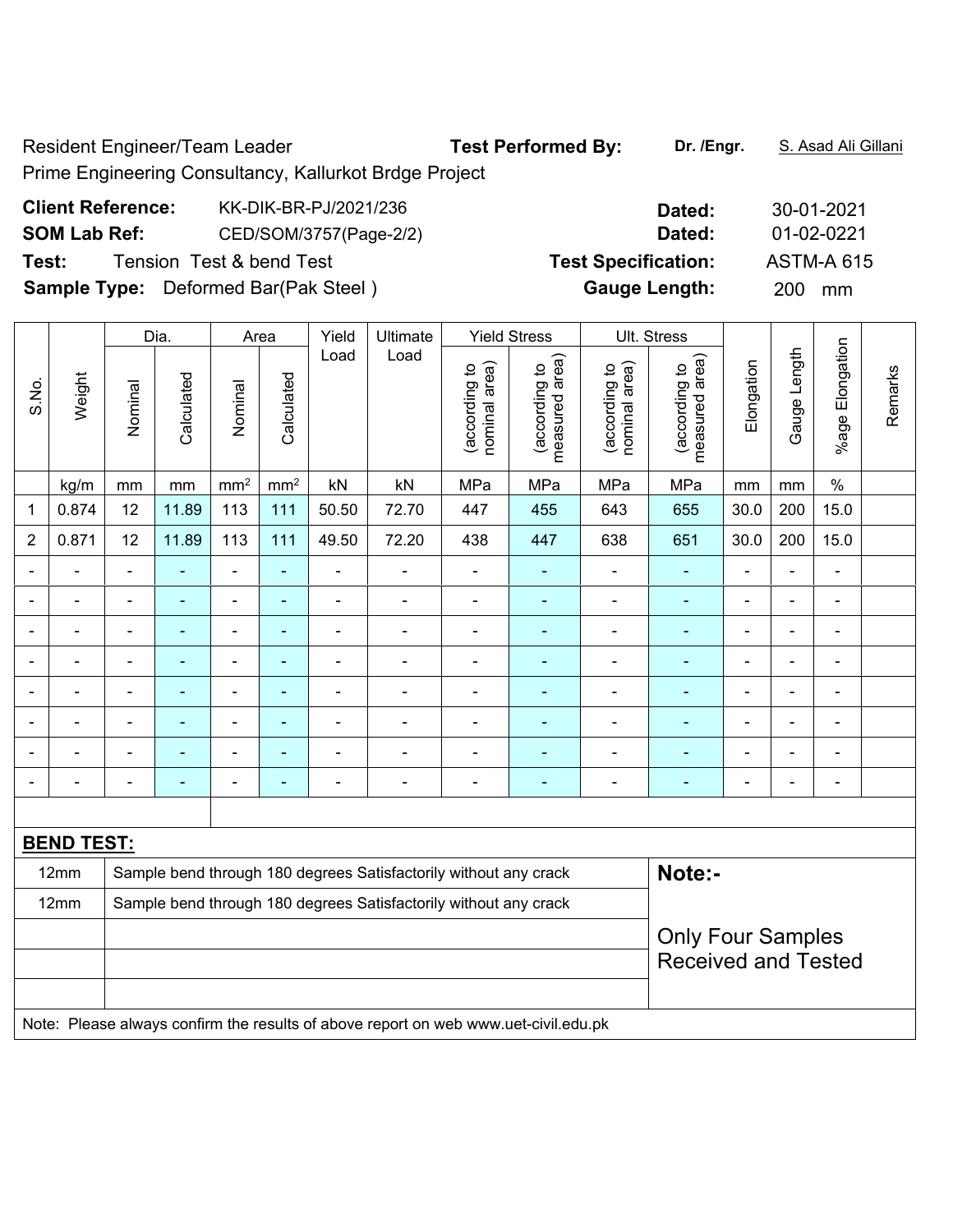Anis Ahmed **Test Performed By:** Dr. /Engr. **S. Asad Ali Gillani** Anis Ahmed

Senior Engineer, Mansoor Mazhar & Associates, Lahore

| <b>Client Reference:</b> |                                     | MMA/PVV/PH/06 |                            | <b>SUMLAD</b><br>Ref: | 3130Gray <del>e</del> -<br>1/1) |
|--------------------------|-------------------------------------|---------------|----------------------------|-----------------------|---------------------------------|
| Dated:                   | 24-11-2020                          |               |                            | Dated:                | 01-02-2021                      |
| Test:                    | <b>Tension Test &amp; Bend Test</b> |               | <b>Test Specification:</b> | <b>ASTM-A-615</b>     |                                 |
| <b>Gauge Length:</b>     |                                     | inch<br>8.    | <b>Sample Type:</b>        | Deformed Bar          |                                 |

|                          |                   |                | Dia.           |                 | Area                     | Yield          | Ultimate                                                                            |                                | <b>Yield Stress</b>             |                                | Ult. Stress                     |                          |                |                 |         |
|--------------------------|-------------------|----------------|----------------|-----------------|--------------------------|----------------|-------------------------------------------------------------------------------------|--------------------------------|---------------------------------|--------------------------------|---------------------------------|--------------------------|----------------|-----------------|---------|
| S.No.                    | Weight            | Nominal        | Calculated     | Nominal         | Calculated               | Load           | Load                                                                                | nominal area)<br>(according to | (according to<br>measured area) | nominal area)<br>(according to | (according to<br>measured area) | Elongation               | Gauge Length   | %age Elongation | Remarks |
|                          | Ib/ft             | $\#$           | in             | in <sup>2</sup> | in <sup>2</sup>          | Tons           | Tons                                                                                | psi                            | psi                             | psi                            | psi                             | in                       | in             | $\%$            |         |
| $\mathbf 1$              | 1.500             | $6\phantom{1}$ | 0.749          | 0.44            | 0.441                    | 16.00          | 21.61                                                                               | 80220                          | 80040                           | 108320                         | 108080                          | 1.30                     | 8.0            | 16.3            |         |
| $\overline{2}$           | 1.500             | 6              | 0.749          | 0.44            | 0.441                    | 15.90          | 21.51                                                                               | 79710                          | 79530                           | 107810                         | 107570                          | 1.30                     | 8.0            | 16.3            |         |
| $\overline{\phantom{0}}$ | $\blacksquare$    | $\blacksquare$ | $\blacksquare$ | $\blacksquare$  | $\blacksquare$           | ÷,             | $\qquad \qquad \blacksquare$                                                        | $\blacksquare$                 | $\overline{\phantom{a}}$        | $\overline{\phantom{a}}$       | $\blacksquare$                  | $\frac{1}{2}$            | ä,             | $\blacksquare$  |         |
|                          |                   | $\blacksquare$ | ÷,             | $\blacksquare$  | $\blacksquare$           | $\blacksquare$ | $\blacksquare$                                                                      | $\blacksquare$                 | $\blacksquare$                  | $\blacksquare$                 | $\blacksquare$                  | $\blacksquare$           | $\sim$         | $\blacksquare$  |         |
|                          | $\blacksquare$    | $\blacksquare$ | $\blacksquare$ | $\blacksquare$  | $\overline{\phantom{a}}$ | ÷              | $\frac{1}{2}$                                                                       | $\overline{\phantom{a}}$       | $\overline{a}$                  | $\blacksquare$                 | $\blacksquare$                  | $\overline{\phantom{a}}$ | $\blacksquare$ | $\overline{a}$  |         |
|                          | $\blacksquare$    | $\blacksquare$ | $\blacksquare$ | $\blacksquare$  | $\overline{\phantom{a}}$ | ä,             | $\blacksquare$                                                                      | $\blacksquare$                 | $\blacksquare$                  | $\blacksquare$                 | $\blacksquare$                  | $\blacksquare$           | ÷,             | $\blacksquare$  |         |
|                          |                   |                | $\blacksquare$ | $\blacksquare$  | $\overline{\phantom{a}}$ | $\blacksquare$ | $\blacksquare$                                                                      | $\blacksquare$                 | $\blacksquare$                  | $\blacksquare$                 | $\blacksquare$                  | $\blacksquare$           |                | $\blacksquare$  |         |
|                          |                   |                | $\blacksquare$ | $\blacksquare$  |                          |                | $\blacksquare$                                                                      |                                |                                 | $\overline{a}$                 | $\blacksquare$                  |                          |                | $\equiv$        |         |
|                          |                   |                |                | ÷               |                          | L.             | $\blacksquare$                                                                      |                                |                                 | Ē,                             | $\blacksquare$                  | $\blacksquare$           |                |                 |         |
| $\blacksquare$           |                   | $\blacksquare$ | ÷              | $\blacksquare$  | $\blacksquare$           | $\blacksquare$ | $\frac{1}{2}$                                                                       | $\blacksquare$                 | ÷                               | Ē,                             | $\blacksquare$                  | $\blacksquare$           | $\blacksquare$ | $\blacksquare$  |         |
|                          |                   |                |                |                 |                          |                |                                                                                     |                                |                                 |                                |                                 |                          |                |                 |         |
|                          | <b>BEND TEST:</b> |                |                |                 |                          |                |                                                                                     |                                |                                 |                                |                                 |                          |                |                 |         |
|                          | #6                |                |                |                 |                          |                | Sample bend through 180 degrees Satisfactorily without any crack                    |                                |                                 |                                | Note:-                          |                          |                |                 |         |
|                          |                   |                |                |                 |                          |                |                                                                                     |                                |                                 |                                |                                 |                          |                |                 |         |
|                          |                   |                |                |                 |                          |                |                                                                                     |                                |                                 |                                | <b>Only Three Samples</b>       |                          |                |                 |         |
|                          |                   |                |                |                 |                          |                |                                                                                     |                                |                                 |                                | <b>Received and Tested</b>      |                          |                |                 |         |
|                          |                   |                |                |                 |                          |                |                                                                                     |                                |                                 |                                |                                 |                          |                |                 |         |
|                          |                   |                |                |                 |                          |                | Note: Please always confirm the results of above report on web www.uet-civil.edu.pk |                                |                                 |                                |                                 |                          |                |                 |         |

**SOM Lab**  3756(Page-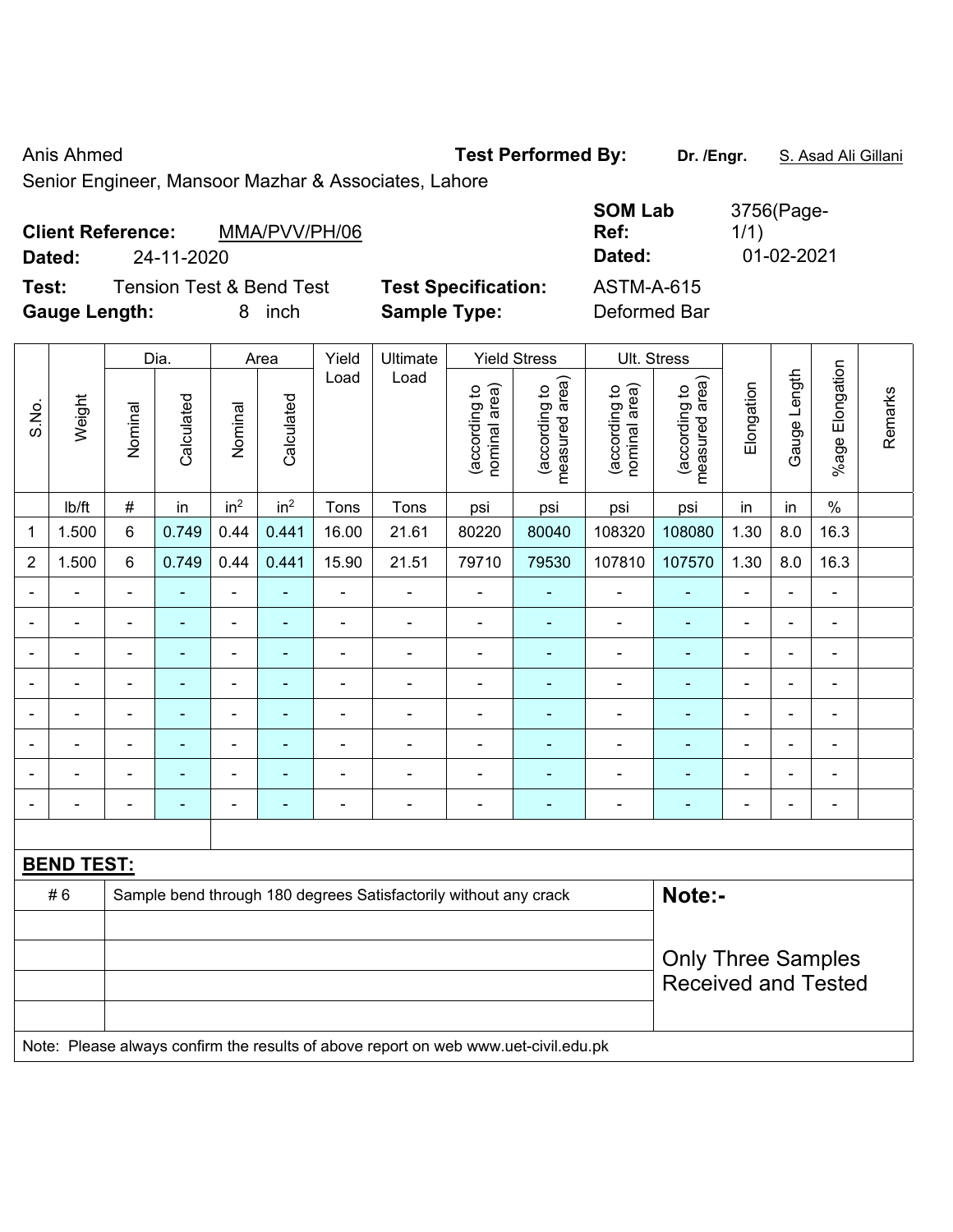Muhammad Saleem **Test Performed By:** Dr. /Engr. **S. Asad Ali Gillani** Alli Billani

GM, Professional Construction Services (Pvt) Ltd. Lahore

| <b>Client Reference:</b><br>Dated: | 01-02-2021   | PCS/2021/Eng-16 |                            | <b>SOM Lab</b><br>Ref:<br>Dated: | 3758(Page-<br>1/1)<br>01-02-2021 |
|------------------------------------|--------------|-----------------|----------------------------|----------------------------------|----------------------------------|
| Test:                              | Tension Test |                 | <b>Test Specification:</b> | <b>ASTM-A-615</b>                |                                  |
| <b>Gauge Length:</b>               |              | inch            | <b>Sample Type:</b>        | Deformed Bar                     |                                  |

|                          |                   |                | Dia.                   |                 | Area            | Yield          | Ultimate                                                                            | <b>Yield Stress</b>            |                                 |                                | Ult. Stress                     |                |                |                              |         |
|--------------------------|-------------------|----------------|------------------------|-----------------|-----------------|----------------|-------------------------------------------------------------------------------------|--------------------------------|---------------------------------|--------------------------------|---------------------------------|----------------|----------------|------------------------------|---------|
| S.No.                    | Weight            | Nominal        | Calculated             | Nominal         | Calculated      | Load           | Load                                                                                | nominal area)<br>(according to | (according to<br>measured area) | (according to<br>nominal area) | (according to<br>measured area) | Elongation     | Gauge Length   | Elongation<br>$%$ age        | Remarks |
|                          | Ib/ft             | $\#$           | in                     | in <sup>2</sup> | in <sup>2</sup> | Tons           | Tons                                                                                | psi                            | psi                             | psi                            | psi                             | in             | in             | $\%$                         |         |
| 1                        | 0.989             | 5              | 0.609                  | 0.31            | 0.291           | 8.07           | 11.21                                                                               | 57440                          | 61190                           | 79780                          | 84980                           | 1.50           | 8.0            | 18.8                         |         |
| $\overline{2}$           | 1.001             | 5              | 0.612                  | 0.31            | 0.294           | 8.38           | 11.42                                                                               | 59620                          | 62860                           | 81230                          | 85650                           | 1.40           | 8.0            | 17.5                         |         |
| $\overline{\phantom{0}}$ | ÷                 | $\blacksquare$ | ۰                      | $\blacksquare$  | ۰               | $\blacksquare$ | $\qquad \qquad \blacksquare$                                                        | $\blacksquare$                 | $\overline{\phantom{0}}$        | $\blacksquare$                 | ٠                               | $\blacksquare$ | $\blacksquare$ | $\qquad \qquad \blacksquare$ |         |
| $\overline{\phantom{a}}$ | ÷                 | $\blacksquare$ | $\blacksquare$         | ä,              | $\blacksquare$  | $\blacksquare$ | $\blacksquare$                                                                      | $\blacksquare$                 | ä,                              | $\blacksquare$                 | $\blacksquare$                  | $\blacksquare$ | ä,             | $\blacksquare$               |         |
|                          | ÷                 | $\blacksquare$ | $\blacksquare$         | $\blacksquare$  | $\blacksquare$  | $\blacksquare$ | $\frac{1}{2}$                                                                       | $\overline{\phantom{a}}$       | $\overline{\phantom{0}}$        | $\overline{\phantom{a}}$       | $\blacksquare$                  | $\blacksquare$ | $\blacksquare$ | $\blacksquare$               |         |
|                          | ä,                | $\blacksquare$ | ÷,                     | $\blacksquare$  | $\blacksquare$  | ä,             | $\frac{1}{2}$                                                                       | $\blacksquare$                 | $\blacksquare$                  | $\blacksquare$                 | ä,                              | ä,             | $\blacksquare$ | $\blacksquare$               |         |
|                          | -                 |                | ÷                      | ÷,              | ÷               | $\blacksquare$ | $\overline{\phantom{0}}$                                                            | $\blacksquare$                 | $\blacksquare$                  | $\blacksquare$                 | ٠                               | $\blacksquare$ | $\blacksquare$ | ä,                           |         |
|                          |                   |                |                        | ۰               |                 | $\blacksquare$ | $\blacksquare$                                                                      |                                |                                 |                                |                                 |                | $\blacksquare$ | $\blacksquare$               |         |
|                          |                   |                |                        | ä,              |                 | Ē,             | $\frac{1}{2}$                                                                       |                                |                                 |                                | $\blacksquare$                  |                | Ē,             | $\blacksquare$               |         |
| $\blacksquare$           | ÷                 | $\blacksquare$ | ä,                     | ÷,              | ÷               | $\blacksquare$ | $\frac{1}{2}$                                                                       | $\blacksquare$                 | $\blacksquare$                  | $\blacksquare$                 | ٠                               | $\blacksquare$ | $\blacksquare$ | $\overline{\phantom{a}}$     |         |
|                          |                   |                |                        |                 |                 |                |                                                                                     |                                |                                 |                                |                                 |                |                |                              |         |
|                          | <b>BEND TEST:</b> |                |                        |                 |                 |                |                                                                                     |                                |                                 |                                |                                 |                |                |                              |         |
|                          | --                |                | No Bend test performed |                 |                 |                |                                                                                     |                                |                                 |                                | Note:-                          |                |                |                              |         |
|                          |                   |                |                        |                 |                 |                |                                                                                     |                                |                                 |                                |                                 |                |                |                              |         |
|                          |                   |                |                        |                 |                 |                |                                                                                     |                                |                                 |                                | <b>Only Two Samples</b>         |                |                |                              |         |
|                          |                   |                |                        |                 |                 |                |                                                                                     |                                |                                 |                                | <b>Received and Tested</b>      |                |                |                              |         |
|                          |                   |                |                        |                 |                 |                | Note: Please always confirm the results of above report on web www.uet-civil.edu.pk |                                |                                 |                                |                                 |                |                |                              |         |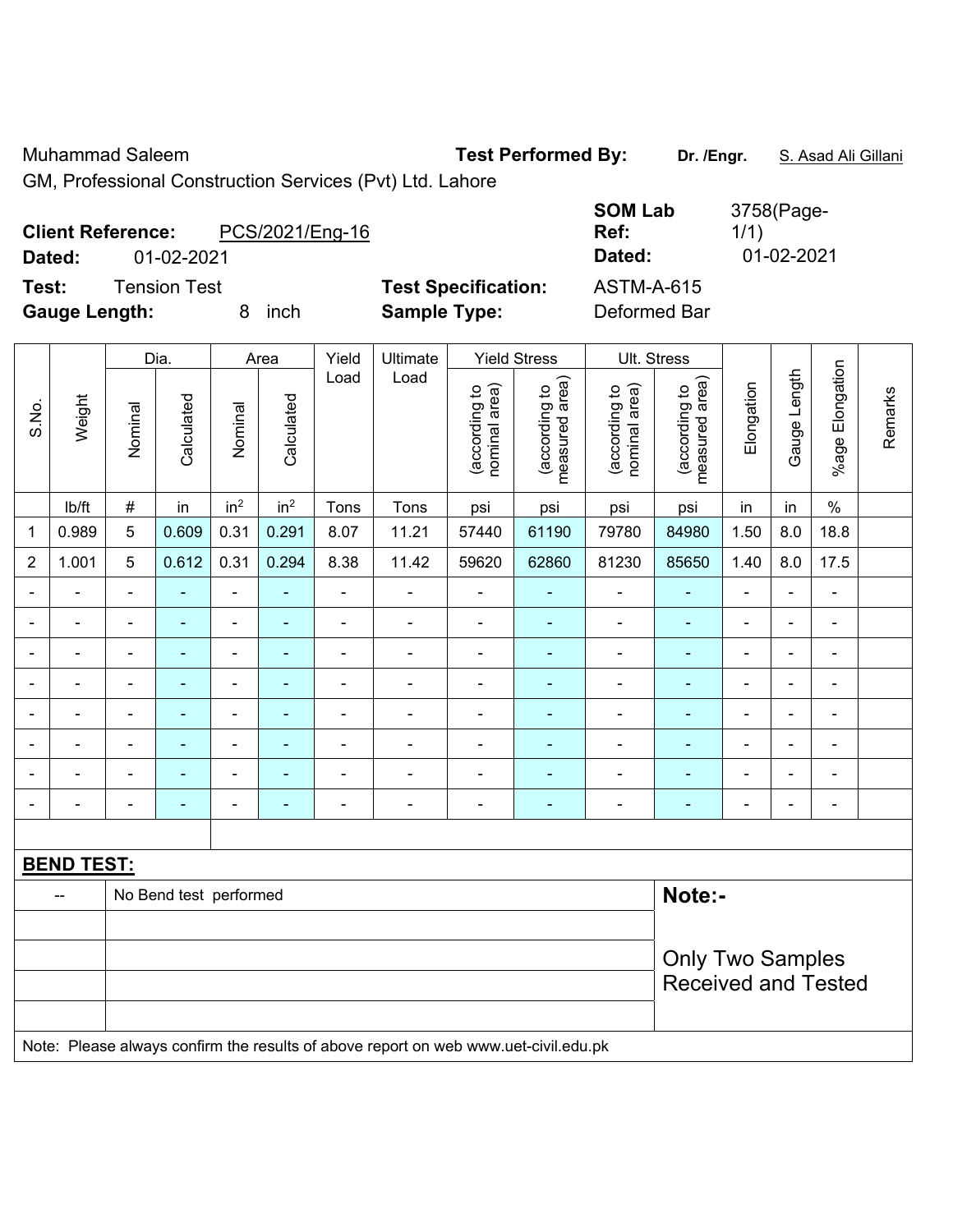Lahore

# **Client Reference:** Nil

**Test:** Tension Test **Test Specification:** ASTM-A-615

**SOM Lab Ref:**  3760(Page-1/1) **Dated:** 01-02-2021 **Dated:** 01-02-2021

Deformed Bar(Mughal Supreme

Brand)

**Gauge Length:** 8 inch **Sample Type:** 

|                |                   |                | Dia.           |                 | Area            | Yield                    | Ultimate       |                                | <b>Yield Stress</b>             | Ult. Stress                    |                                    |                |                |                       |         |
|----------------|-------------------|----------------|----------------|-----------------|-----------------|--------------------------|----------------|--------------------------------|---------------------------------|--------------------------------|------------------------------------|----------------|----------------|-----------------------|---------|
| S.No.          | Weight            | Nominal        | Calculated     | Nominal         | Calculated      | Load                     | Load           | (according to<br>nominal area) | measured area)<br>(according to | nominal area)<br>(according to | area)<br>(according to<br>measured | Elongation     | Gauge Length   | Elongation<br>$%$ age | Remarks |
|                | lb/ft             | $\#$           | in             | in <sup>2</sup> | in <sup>2</sup> | Tons                     | Tons           | psi                            | psi                             | psi                            | psi                                | in             | in             | $\%$                  |         |
| 1              | 2.584             | 8              | 0.983          | 0.79            | 0.759           | 26.68                    | 33.33          | 74480                          | 77520                           | 93060                          | 96860                              | 1.70           | 8.0            | 21.3                  |         |
| $\overline{2}$ | 1.512             | $\,6$          | 0.752          | 0.44            | 0.444           | 15.24                    | 19.62          | 76390                          | 75700                           | 98360                          | 97470                              | 1.30           | 8.0            | 16.3                  |         |
| 3              | 0.717             | 4              | 0.518          | 0.20            | 0.211           | 9.38                     | 10.70          | 103420                         | 98030                           | 118030                         | 111880                             | 1.20           | 8.0            | 15.0                  |         |
| $\blacksquare$ | $\blacksquare$    | $\blacksquare$ | $\blacksquare$ | ۰               | $\blacksquare$  | $\overline{\phantom{0}}$ | $\blacksquare$ | $\blacksquare$                 | $\blacksquare$                  | ۰                              | ۰                                  | $\blacksquare$ | $\blacksquare$ | ۰                     |         |
|                |                   | $\blacksquare$ |                | ۰               |                 | $\blacksquare$           | $\blacksquare$ | $\blacksquare$                 |                                 |                                | $\blacksquare$                     | ۰              | ۰              | -                     |         |
|                |                   | $\blacksquare$ |                | $\blacksquare$  |                 | ۰                        | $\blacksquare$ | $\blacksquare$                 | $\overline{\phantom{0}}$        |                                | -                                  | ۰              | ۰              | $\blacksquare$        |         |
|                |                   | $\blacksquare$ | $\blacksquare$ | $\blacksquare$  | ۰               | $\blacksquare$           | -              | -                              | $\overline{\phantom{0}}$        |                                | -                                  | ۰              | $\blacksquare$ | -                     |         |
|                |                   | $\blacksquare$ |                |                 |                 |                          | -              |                                |                                 |                                |                                    | ۰              | ۰              |                       |         |
|                |                   | $\blacksquare$ | $\equiv$       | -               |                 |                          | $\blacksquare$ | -                              |                                 |                                |                                    | ۰              | $\blacksquare$ | ۰                     |         |
|                |                   | $\blacksquare$ | $\blacksquare$ | -               | ۰               | -                        | $\blacksquare$ | $\blacksquare$                 | ۰                               | ۰                              | -                                  | $\blacksquare$ | $\blacksquare$ | ۰                     |         |
|                |                   |                |                |                 |                 |                          |                |                                |                                 |                                |                                    |                |                |                       |         |
|                | <b>BEND TEST:</b> |                |                |                 |                 |                          |                |                                |                                 |                                |                                    |                |                |                       |         |

| No Bend test performed                                                              | Note:-                                           |  |  |  |  |  |  |  |  |  |
|-------------------------------------------------------------------------------------|--------------------------------------------------|--|--|--|--|--|--|--|--|--|
|                                                                                     |                                                  |  |  |  |  |  |  |  |  |  |
|                                                                                     | Only Three Samples<br><b>Received and Tested</b> |  |  |  |  |  |  |  |  |  |
|                                                                                     |                                                  |  |  |  |  |  |  |  |  |  |
| Note: Please always confirm the results of above report on web www.uet-civil.edu.pk |                                                  |  |  |  |  |  |  |  |  |  |

Dr. Shahid Qari **Test Performed By:** Dr. /Engr. **S. Asad Ali Gillani** Company of Test Performed By: Dr. /Engr. **S. Asad Ali Gillani**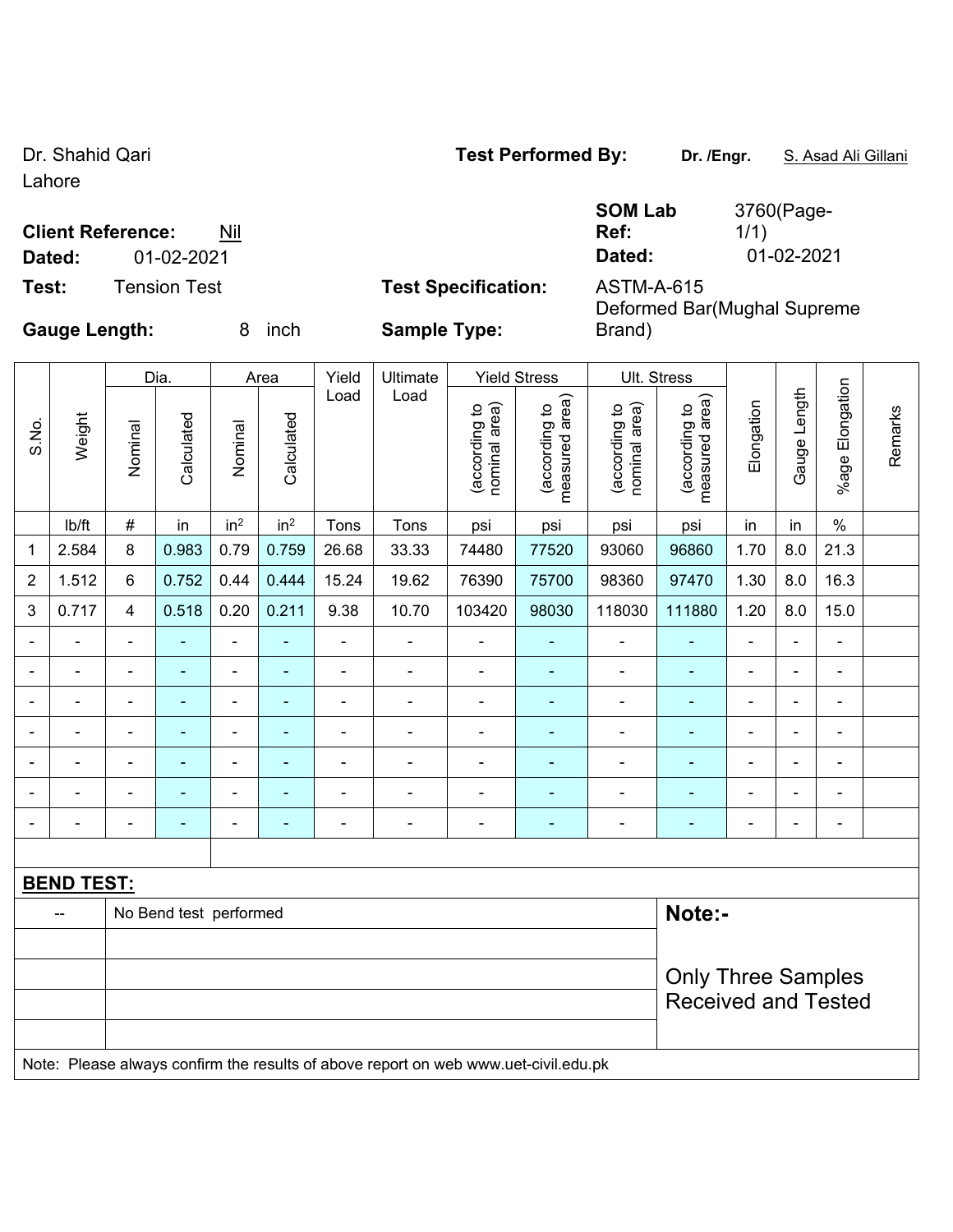Engr. Khizar Rehman **Test Performed By: Dr. /Engr.** S. Asad Ali Gillani Resident Engineer, Grand City Kharian (Asian Consulting Engineers (Pvt) Ltd. )

# **Client Reference:** AsCE/GCK/RE/21

**Test:** Tension Test & Bend Test **Test Specification:** ASTM-A-615 **Gauge Length:** 8 inch **Sample Type:** Deformed Bar(AF Steel)

|                          |                | <b>SOM Lab</b> | 3761(Page- |
|--------------------------|----------------|----------------|------------|
| <b>Client Reference:</b> | AsCE/GCK/RE/21 | Ref:           | 1/1)       |
| Dated:                   | 26-01-2021     | Dated:         | 01-02-2021 |

|                |                   |                | Dia.       |                              | Area            | Yield          | Ultimate                                                         |                                | <b>Yield Stress</b>             |                                | Ult. Stress                     |                |                |                          |         |  |  |
|----------------|-------------------|----------------|------------|------------------------------|-----------------|----------------|------------------------------------------------------------------|--------------------------------|---------------------------------|--------------------------------|---------------------------------|----------------|----------------|--------------------------|---------|--|--|
| S.No.          | Weight            | Nominal        | Calculated | Nominal                      | Calculated      | Load           | Load                                                             | nominal area)<br>(according to | (according to<br>measured area) | (according to<br>nominal area) | (according to<br>measured area) | Elongation     | Gauge Length   | Elongation<br>$%$ age    | Remarks |  |  |
|                | lb/ft             | $\#$           | in         | in <sup>2</sup>              | in <sup>2</sup> | Tons           | Tons                                                             | psi                            | psi                             | psi                            | psi                             | in             | in             | $\%$                     |         |  |  |
| $\mathbf 1$    | 0.661             | $\overline{4}$ | 0.497      | 0.20                         | 0.194           | 6.60           | 8.84                                                             | 72730                          | 74980                           | 97460                          | 100470                          | 1.00           | 8.0            | 12.5                     |         |  |  |
| $\blacksquare$ |                   | $\blacksquare$ | L,         | ÷,                           | $\blacksquare$  | $\blacksquare$ | ÷,                                                               | ÷,                             | ÷                               | $\frac{1}{2}$                  | ÷,                              | ä,             |                | $\overline{\phantom{0}}$ |         |  |  |
|                |                   | $\blacksquare$ | ÷,         | $\blacksquare$               |                 | $\blacksquare$ | ÷.                                                               | $\blacksquare$                 | ٠                               | $\blacksquare$                 | $\blacksquare$                  | $\blacksquare$ |                | $\blacksquare$           |         |  |  |
| $\blacksquare$ | $\blacksquare$    | $\blacksquare$ | ä,         | $\overline{\phantom{a}}$     | ÷               | ä,             | ÷,                                                               | $\blacksquare$                 | $\overline{a}$                  | $\blacksquare$                 | $\blacksquare$                  | ÷              | $\blacksquare$ | $\overline{\phantom{a}}$ |         |  |  |
| $\blacksquare$ |                   | $\blacksquare$ | ä,         | $\blacksquare$               |                 | $\blacksquare$ | ÷                                                                |                                |                                 | ÷                              | ٠                               | $\blacksquare$ | $\overline{a}$ | $\blacksquare$           |         |  |  |
|                |                   | $\blacksquare$ | ä,         | $\blacksquare$               |                 | $\blacksquare$ | ÷                                                                | $\blacksquare$                 | $\blacksquare$                  | ä,                             | ä,                              | ä,             |                | ä,                       |         |  |  |
|                |                   | $\blacksquare$ | ÷,         | $\blacksquare$               |                 | $\blacksquare$ | $\overline{a}$                                                   |                                |                                 | ÷                              |                                 | $\blacksquare$ |                | ÷                        |         |  |  |
| $\blacksquare$ |                   | $\blacksquare$ | ä,         | $\qquad \qquad \blacksquare$ |                 | $\blacksquare$ | ÷.                                                               | $\blacksquare$                 | ٠                               | $\blacksquare$                 | $\blacksquare$                  | $\blacksquare$ | ۳              | $\blacksquare$           |         |  |  |
|                |                   | Ē,             | ä,         | $\blacksquare$               |                 | Ē,             | ä,                                                               | $\blacksquare$                 |                                 | ÷                              | $\blacksquare$                  | $\blacksquare$ |                | ä,                       |         |  |  |
| $\blacksquare$ |                   | $\blacksquare$ | ۰          | $\blacksquare$               | $\blacksquare$  | ä,             | ÷                                                                | $\blacksquare$                 | ٠                               | ÷                              | ٠                               | $\blacksquare$ | ۳              | $\blacksquare$           |         |  |  |
|                |                   |                |            |                              |                 |                |                                                                  |                                |                                 |                                |                                 |                |                |                          |         |  |  |
|                | <b>BEND TEST:</b> |                |            |                              |                 |                |                                                                  |                                |                                 |                                |                                 |                |                |                          |         |  |  |
|                | #4                |                |            |                              |                 |                | Sample bend through 180 degrees Satisfactorily without any crack |                                |                                 |                                | Note:-                          |                |                |                          |         |  |  |
|                |                   |                |            |                              |                 |                |                                                                  |                                |                                 |                                |                                 |                |                |                          |         |  |  |
|                |                   |                |            |                              |                 |                |                                                                  |                                |                                 |                                | <b>Only Two Samples</b>         |                |                |                          |         |  |  |
|                |                   |                |            |                              |                 |                |                                                                  |                                |                                 |                                | <b>Received and Tested</b>      |                |                |                          |         |  |  |
|                |                   |                |            |                              |                 |                |                                                                  |                                |                                 |                                |                                 |                |                |                          |         |  |  |

Note: Please always confirm the results of above report on web www.uet-civil.edu.pk

e-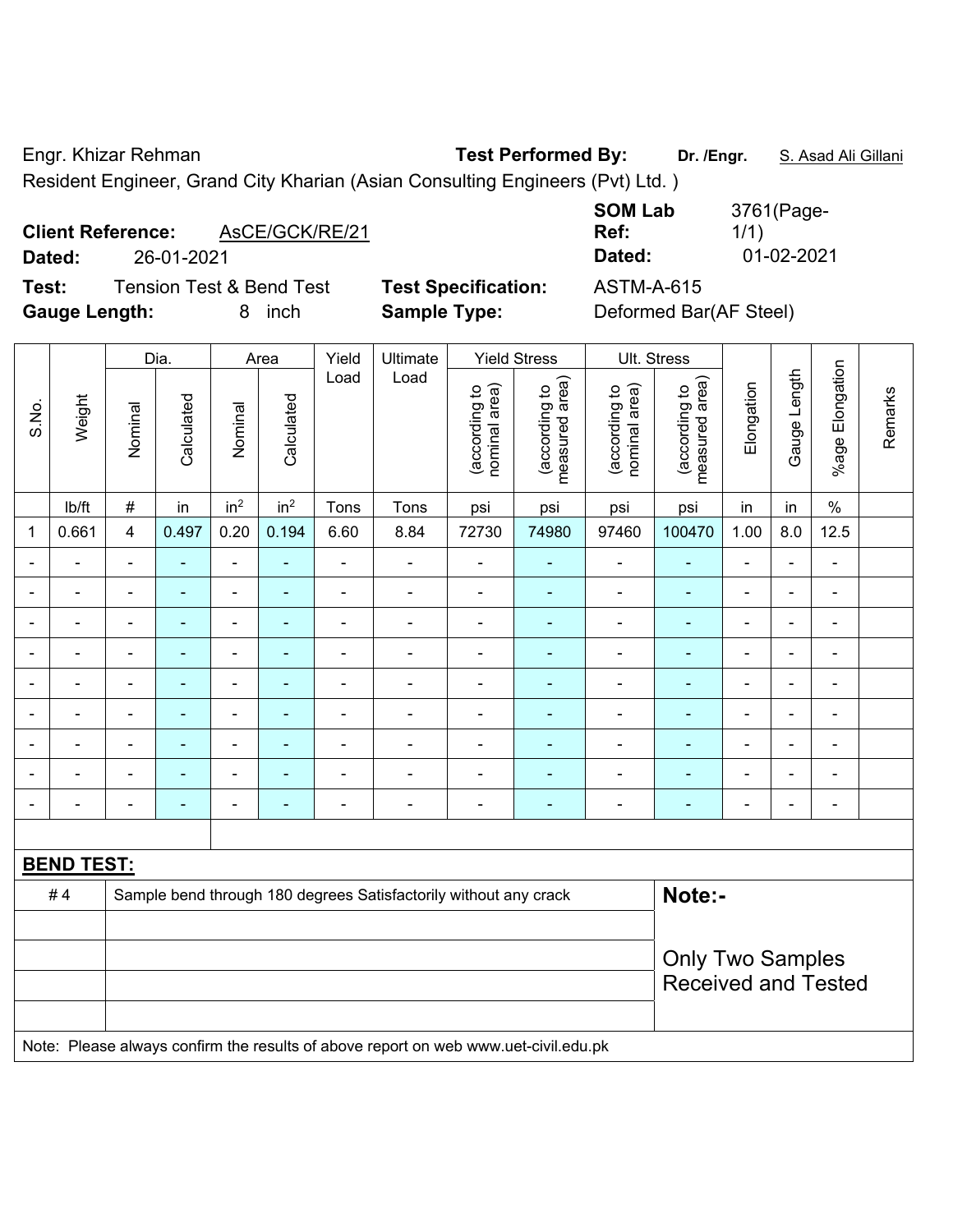**Test Performed by**: .S. Asad Ali Gillani

Zahid Iqbal General Manager Production, Associates Technologues (Pvt) Ltd. Lahore

# **Client Reference No.: ATL-021/01**

**SOM Lab Ref: CED/SOM/3759 (Page 1/1) Test Type:** Tensile Test **Sample Type:** Nut - Bolts (16mm, Diameter)

Test Specification: ASTM – F-606

| Dated: 01-02-2021 |
|-------------------|
| Dated: 03-02-2021 |

| <b>Sample</b><br>No. | <b>Sample Type</b>      | Tested<br>Diameter of<br>Bolt (mm) | <b>Ultimate</b><br>Load<br>(KN) | <b>Ultimate</b><br><b>Tensile</b><br>Stress (MPa) | % Elongation |
|----------------------|-------------------------|------------------------------------|---------------------------------|---------------------------------------------------|--------------|
| 1                    | Nut-Bolt -<br>(16x60mm) | 10.0                               | 41.5                            | 528.4                                             | 25.0         |
| $\overline{2}$       | Nut-Bolt -<br>(16x60mm) | 10.0                               | 42.5                            | 541.1                                             | 25.0         |
| 3                    | Nut-Bolt -<br>16x60mm)  | 10.0                               | 47.5                            | 604.8                                             | 25.0         |
| 4                    | Nut-Bolt -<br>16x50mm)  | 10.0                               | 50.0                            | 638.8                                             | 60.0         |
| 5                    | Nut-Bolt -<br>16x50mm)  | 10.0                               | 45.7                            | 581.8                                             | 60.0         |
| 6                    | Nut-Bolt -<br>(16x50mm) | 10.0                               | 43.2                            | 550.0                                             | 40.0         |
| $\overline{7}$       | Nut-Bolt -<br>16x45mm)  | 10.0                               | 50.5                            | 642.5                                             | 40.0         |
| 8                    | Nut-Bolt -<br>16x45mm)  | 10.0                               | 45.0                            | 572.9                                             | 40.0         |
| 9                    | Nut-Bolt -<br>16x45mm)  | 10.0                               | 49.7                            | 632.8                                             | 40.0         |

### **Tensile Test Results**

Witnessed By:- Asif Hamid, QC. Incharge

**Note:** Please always confirm the results on web www.uet-civil.edu.pk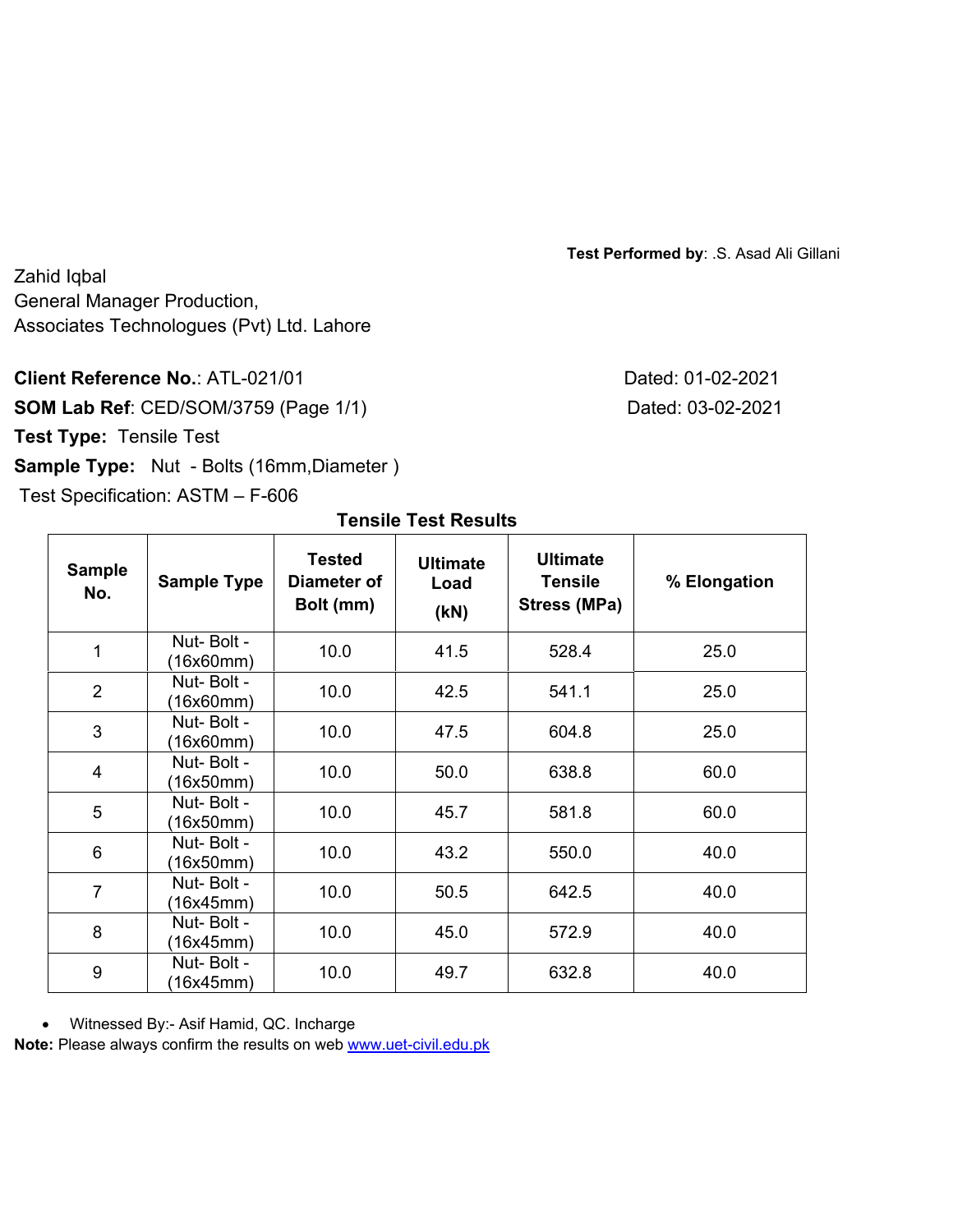**Test Performed by**: Dr. Asad Ali Gillani

General Manager United Wire Products Co. G. T. Road Salamatpura Bus Stop.Lahore

**Client Reference No.: Nil Client Reference No.: Nil Dated: 01-02-2021 SOM Lab Ref**: CED/SOM/3765 (Page 1/2) Dated: 01-02-2021

**Test Type:** Tensile Test

**Sample Type:** Hot Dip Wire (SWG-16)

| <b>Sample</b><br>No. | <b>Sample</b><br><b>Type</b> | <b>Sample Dia</b><br>(mm) | <b>Ultimate Load</b><br>(KN) | <b>Ultimate</b><br><b>Tensile</b><br>Strength (MPa) | <b>Ultimate Tensile</b><br>Stress (ksi) |
|----------------------|------------------------------|---------------------------|------------------------------|-----------------------------------------------------|-----------------------------------------|
| 4                    | Hot Dip Wire<br>$SWG-16$     | 1.6                       | 0.7                          | 348.16                                              | 50.496                                  |

**Tensile Test Results** 

**Note:** Please always confirm the results on web www.uet-civil.edu.pk